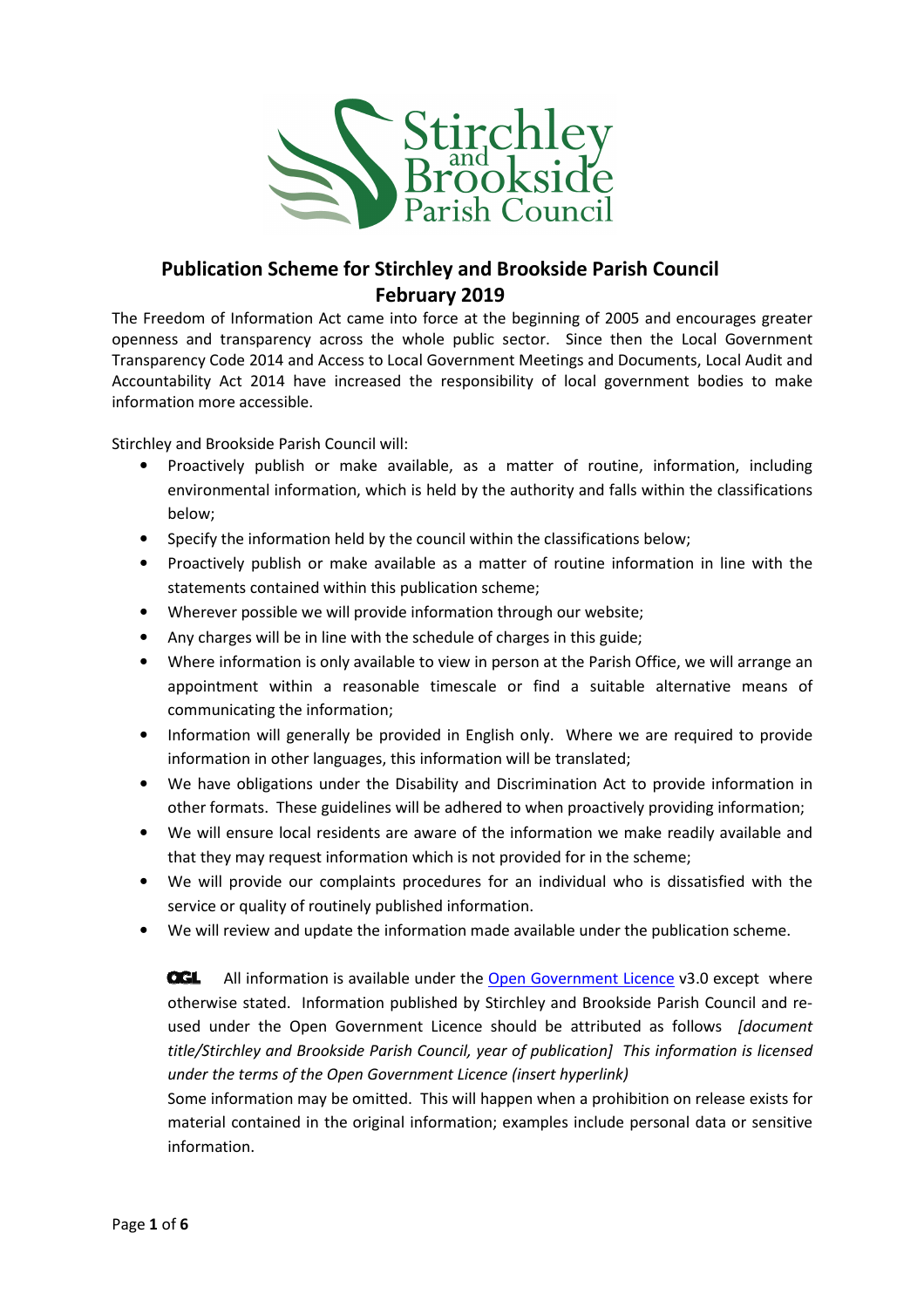| Information to be published                                        | How this information is available                                                |  |
|--------------------------------------------------------------------|----------------------------------------------------------------------------------|--|
| Class 1: Who we are and what we do                                 |                                                                                  |  |
| Your Councillors and how to contact them                           | https://www.stirchleyandbrooksideparishcouncil.gov.uk/Your-Councillors.aspx      |  |
| Committee membership                                               | https://www.stirchleyandbrooksideparishcouncil.gov.uk/Committees.aspx            |  |
| Location of Parish Council office and accessibility details        | https://www.stirchleyandbrooksideparishcouncil.gov.uk/                           |  |
| Staffing structure and contact details                             | https://www.stirchleyandbrooksideparishcouncil.gov.uk/Council-Staff.aspx         |  |
| Constitutional and legal governance                                | https://www.stirchleyandbrooksideparishcouncil.gov.uk/Governing-                 |  |
|                                                                    | Documents.aspx                                                                   |  |
| Class 2: What we spend and how we spend it                         |                                                                                  |  |
| <b>Published Quarterly</b>                                         |                                                                                  |  |
| Payments over £500                                                 |                                                                                  |  |
| Invitation to tender for goods and/or services exceeding<br>£5,000 | https://www.stirchleyandbrooksideparishcouncil.gov.uk/Finance.aspx               |  |
| Contracts exceeding £5,000                                         |                                                                                  |  |
| <b>Published Annually</b>                                          |                                                                                  |  |
| Grants to voluntary, community and social enterprise               | Parish Office - notes to the accounts                                            |  |
| Annual return form (current and previous financial year)           | https://www.stirchleyandbrooksideparishcouncil.gov.uk/Annual-Return.aspx         |  |
| Report by auditor (current and previous financial year)            | Parish Office                                                                    |  |
| Finalised budget and Precept                                       | https://www.stirchleyandbrooksideparishcouncil.gov.uk/Budget.aspx                |  |
| <b>Financial Regulations</b>                                       | https://www.stirchleyandbrooksideparishcouncil.gov.uk/Financial-Regulations.aspx |  |
| Members allowances and expenses                                    | Parish Office / Minutes of AGM                                                   |  |
| Class 3: What our priorities are and how we are doing              |                                                                                  |  |
| Parish Plan                                                        | https://www.stirchleyandbrooksideparishcouncil.gov.uk/Strategic-Parish-Plan.aspx |  |
| <b>Annual Report</b>                                               | https://www.stirchleyandbrooksideparishcouncil.gov.uk/Annual-Reports.aspx        |  |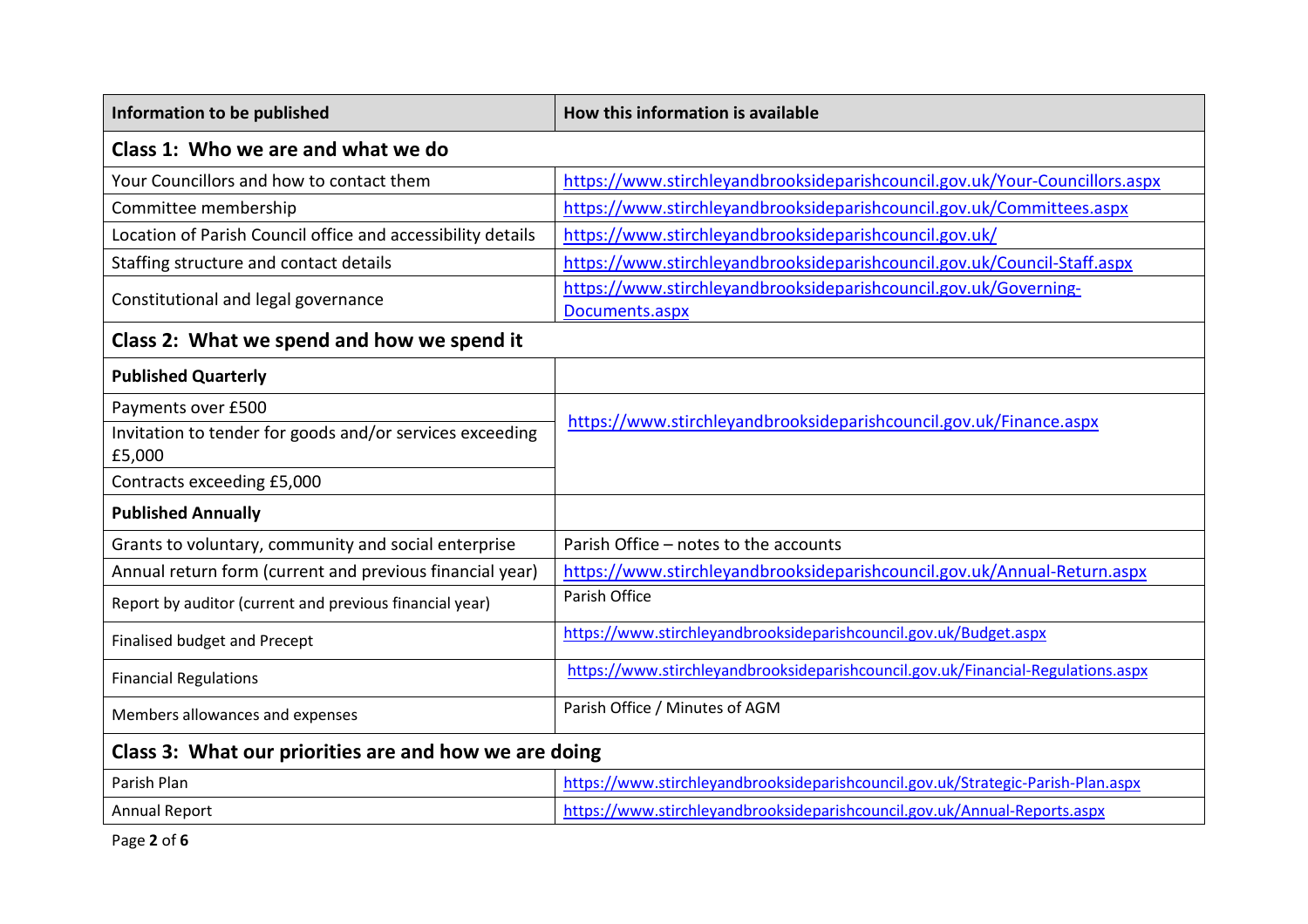| Information to be published                                                                                          | How this information is available                                                                                                                   |  |
|----------------------------------------------------------------------------------------------------------------------|-----------------------------------------------------------------------------------------------------------------------------------------------------|--|
| <b>Class 4: How we make decisions</b>                                                                                |                                                                                                                                                     |  |
| <b>Timetable of Meetings</b>                                                                                         | https://www.stirchleyandbrooksideparishcouncil.gov.uk/Meeting-Dates-and-Agendas-                                                                    |  |
| <b>Agendas of Meetings</b>                                                                                           | Current-Year.aspx<br>Noticeboard, Parish Office                                                                                                     |  |
| Minutes of Meetings (excluding information that is properly<br>regarded as private to the meeting)                   | https://www.stirchleyandbrooksideparishcouncil.gov.uk/Meeting-Dates-and-Agendas-                                                                    |  |
| Reports on decisions taken by officers                                                                               | Current-Year.aspx                                                                                                                                   |  |
| Reports presented to Council Meetings (excluding information<br>that is properly regarded as private to the meeting) | As recorded in relevant minutes                                                                                                                     |  |
| Responses to consultation papers                                                                                     |                                                                                                                                                     |  |
| Responses to planning applications                                                                                   |                                                                                                                                                     |  |
| <b>Class 5: Our policies and procedures</b>                                                                          |                                                                                                                                                     |  |
| Protocols and procedures for delivering service and responsibilities                                                 |                                                                                                                                                     |  |
| <b>Memorial Safety Policy</b>                                                                                        | https://www.stirchleyandbrooksideparishcouncil.gov.uk/Other-Policies-and-<br>Procedures.aspx                                                        |  |
| Allotment Application Form and Tenancy Agreements<br>Application for shed                                            | https://www.stirchleyandbrooksideparishcouncil.gov.uk/Allotments.aspx                                                                               |  |
| Gardening Scheme - Policy and Application Form                                                                       | https://www.stirchleyandbrooksideparishcouncil.gov.uk/Gardening-Service.aspx                                                                        |  |
| Grants - Policy and Application form                                                                                 | https://www.stirchleyandbrooksideparishcouncil.gov.uk/Grants.aspx                                                                                   |  |
| The Sambrook Centre Room Hire - Costs and Application<br>Form                                                        | https://www.stirchleyandbrooksideparishcouncil.gov.uk/The-Sambrook-<br>Centre.aspx<br>https://www.facebook.com/The-Sambrook-Centre-103077529851020/ |  |
| Safeguarding and Child Protection Policies and<br>Procedures                                                         | https://www.stirchleyandbrooksideparishcouncil.gov.uk/Safeguarding-.aspx                                                                            |  |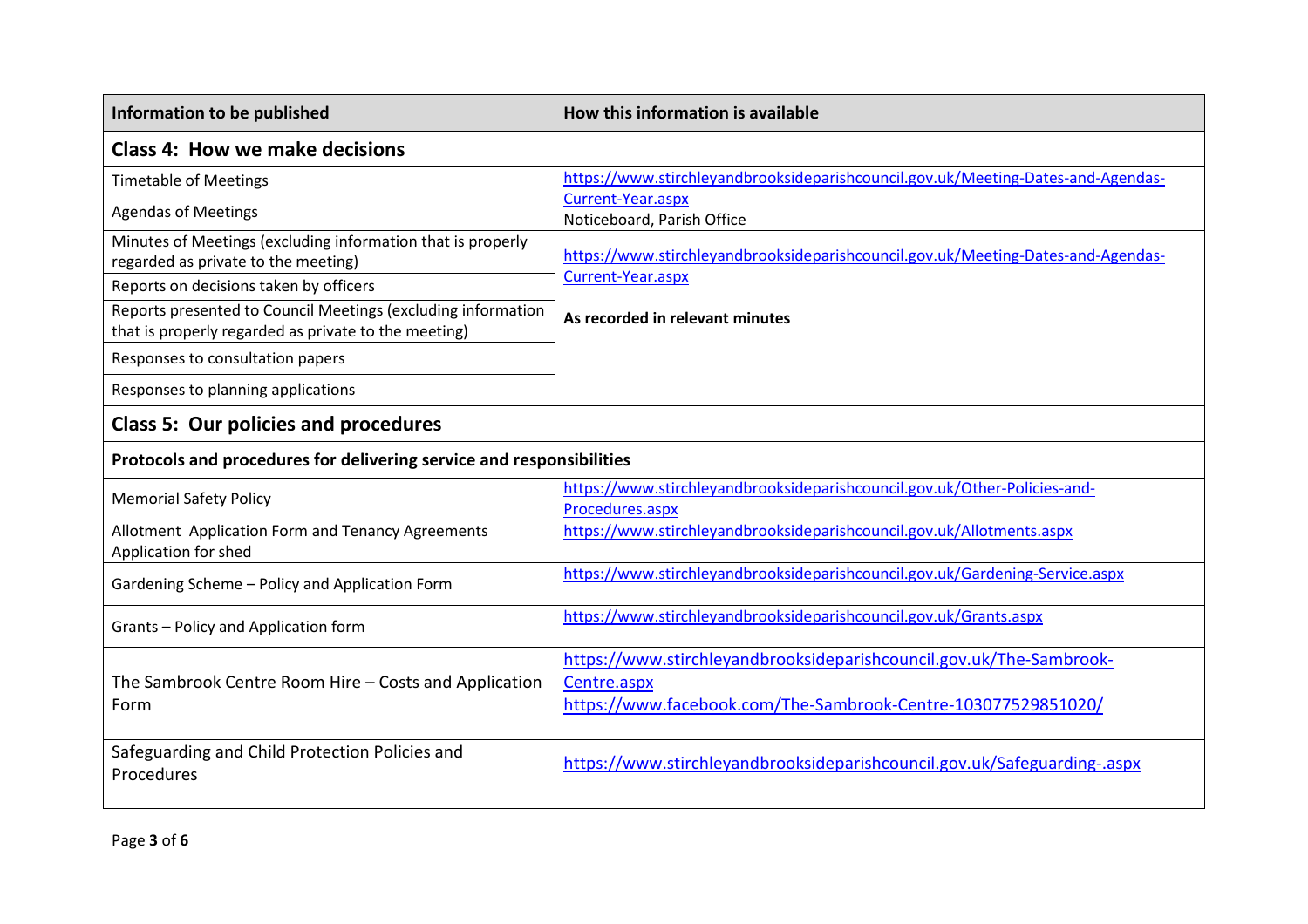| Information to be published                                 | How this information is available                                                            |  |
|-------------------------------------------------------------|----------------------------------------------------------------------------------------------|--|
| Policies and procedures for the conduct of council business |                                                                                              |  |
| <b>Standing Orders</b>                                      | https://www.stirchleyandbrooksideparishcouncil.gov.uk/Standing-Orders.aspx                   |  |
| Organisational and Financial Risk Assessments               | https://www.stirchleyandbrooksideparishcouncil.gov.uk/Finance.aspx                           |  |
| Complaints procedures                                       |                                                                                              |  |
| Committee and Sub Committee terms of reference              |                                                                                              |  |
| Scheme of delegation                                        |                                                                                              |  |
| Code of Conduct                                             |                                                                                              |  |
| <b>Investment Policy</b>                                    | https://www.stirchleyandbrooksideparishcouncil.gov.uk/Other-Policies-and-<br>Procedures.aspx |  |
| Policy on Reserves                                          |                                                                                              |  |
| Co-Option                                                   |                                                                                              |  |
| Equality and diversity policy                               |                                                                                              |  |
| Health and Safety policy                                    |                                                                                              |  |
| Media and Social Media Policy                               |                                                                                              |  |
| Policies and procedures about the employment of staff       |                                                                                              |  |
| Leave (annual, sick, special)                               |                                                                                              |  |
| <b>Capability Management</b>                                |                                                                                              |  |
| <b>Stress Management</b>                                    | https://www.stirchleyandbrooksideparishcouncil.gov.uk/Personnel-Policies-.aspx               |  |
| Payment of Salaries in advance                              |                                                                                              |  |
| Discipline and Grievance Procedures                         |                                                                                              |  |
| <b>Staff leaving the Council</b>                            |                                                                                              |  |
| <b>Staff Training</b>                                       |                                                                                              |  |
| Lone Working                                                |                                                                                              |  |
| Anti-Bullying                                               |                                                                                              |  |
| <b>Volunteer Policy</b>                                     |                                                                                              |  |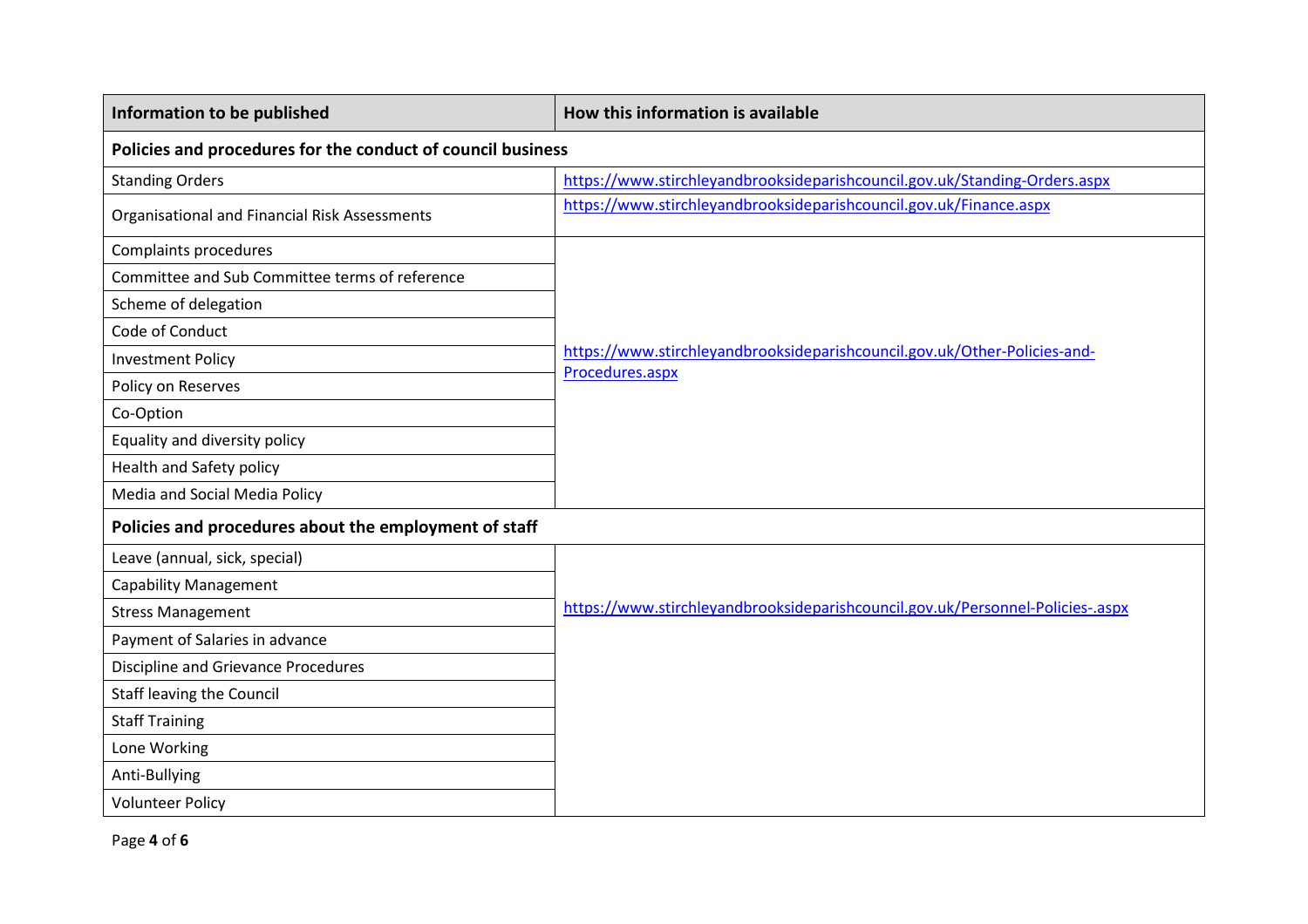| Information to be published                                                | How this information is available                                                    |  |
|----------------------------------------------------------------------------|--------------------------------------------------------------------------------------|--|
| <b>Re-banding Pension Contributions</b>                                    |                                                                                      |  |
| Policy on Council's Discretions (LGPS)                                     | https://www.stirchleyandbrooksideparishcouncil.gov.uk/Personnel-Policies-.aspx       |  |
| Information security policy                                                |                                                                                      |  |
| Records management polices (records retention, destruction<br>and archive) |                                                                                      |  |
| Schedule of charges                                                        | https://www.stirchleyandbrooksideparishcouncil.gov.uk/Data-Protection.aspx           |  |
| <b>Privacy Policy</b>                                                      |                                                                                      |  |
| <b>General Privacy Notice</b>                                              |                                                                                      |  |
| <b>Class 6: Lists and Registers</b>                                        |                                                                                      |  |
| Assets register                                                            | Parish Office                                                                        |  |
| Register of members' disposable pecuniary interests                        | https://www.stirchleyandbrooksideparishcouncil.gov.uk/Your-Councillors.aspx          |  |
| Register of gifts and hospitality                                          | Parish Office                                                                        |  |
| Class 7: The services we offer                                             |                                                                                      |  |
| Allotments                                                                 | https://www.stirchleyandbrooksideparishcouncil.gov.uk/Allotments.aspx                |  |
| <b>Community Activities</b>                                                | Newsletter                                                                           |  |
| Funzone / Youth Services                                                   | https://www.stirchleyandbrooksideparishcouncil.gov.uk/Youth-Services.aspx            |  |
| <b>Gardening Service</b>                                                   | https://www.stirchleyandbrooksideparishcouncil.gov.uk/Gardening-Service.aspx         |  |
| Newsletters                                                                | https://www.stirchleyandbrooksideparishcouncil.gov.uk/Newsletters-.aspx              |  |
| <b>PET Scheme</b>                                                          | https://www.stirchleyandbrooksideparishcouncil.gov.uk/Parish-Environmental-Team.aspx |  |
| St James Closed Churchyard                                                 | Parish Office                                                                        |  |
| The Sambrook Centre                                                        | https://www.stirchleyandbrooksideparishcouncil.gov.uk/The-Sambrook-Centre.aspx       |  |
| <b>Heritage Trail</b>                                                      | https://www.stirchleyandbrooksideparishcouncil.gov.uk/Heritage-Trail.aspx            |  |